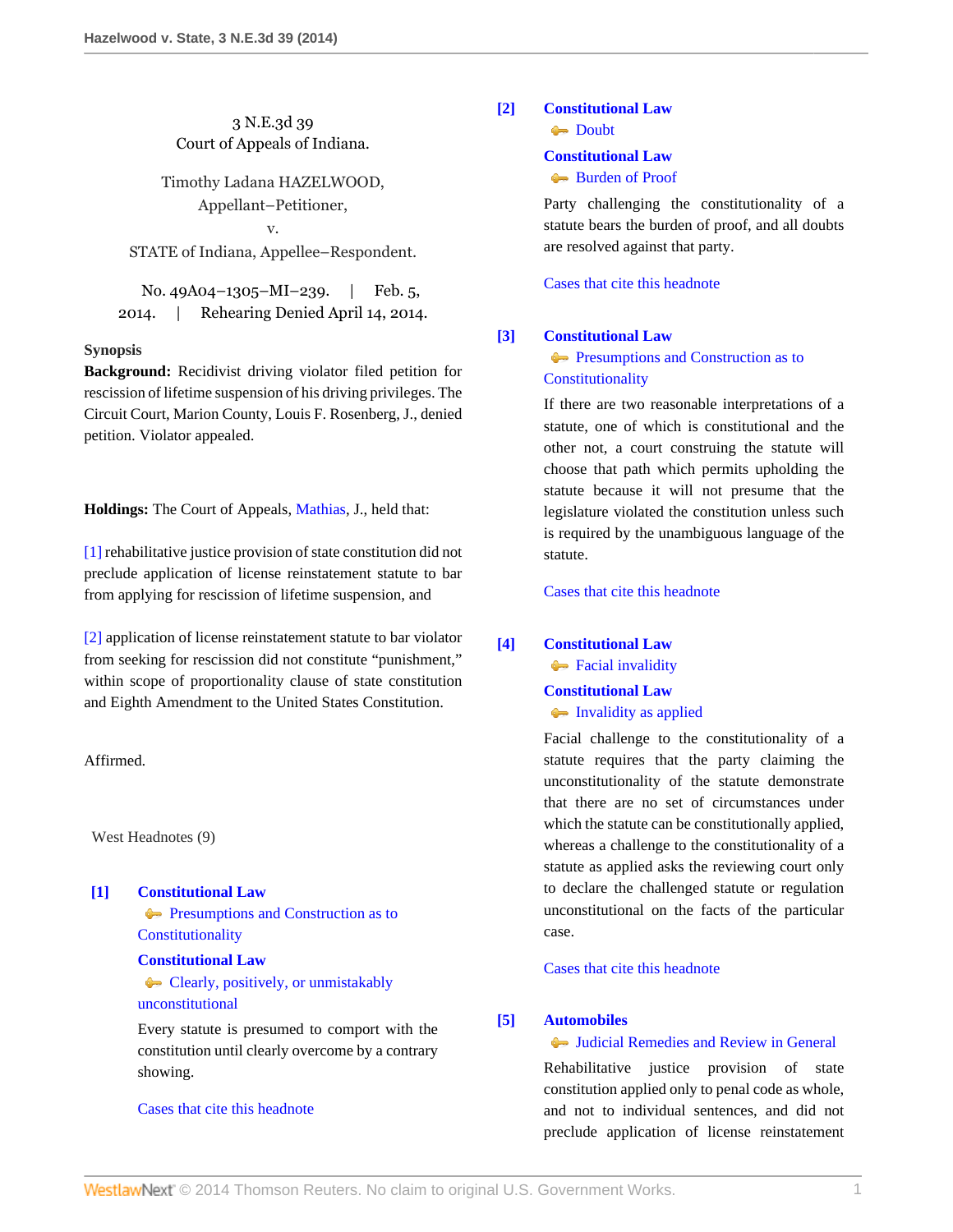statute to bar recidivist driving violator from applying for rescission of lifetime suspension of his driving privileges. [West's A.I.C. Const. Art.](http://www.westlaw.com/Link/Document/FullText?findType=L&pubNum=1000009&cite=INCNART1S18&originatingDoc=I4c2533618f3211e3a341ea44e5e1f25f&refType=LQ&originationContext=document&vr=3.0&rs=cblt1.0&transitionType=DocumentItem&contextData=(sc.Search)) [1, § 18](http://www.westlaw.com/Link/Document/FullText?findType=L&pubNum=1000009&cite=INCNART1S18&originatingDoc=I4c2533618f3211e3a341ea44e5e1f25f&refType=LQ&originationContext=document&vr=3.0&rs=cblt1.0&transitionType=DocumentItem&contextData=(sc.Search)).

[Cases that cite this headnote](http://www.westlaw.com/Link/RelatedInformation/DocHeadnoteLink?docGuid=I4c2533618f3211e3a341ea44e5e1f25f&headnoteId=203266995200520140703205150&originationContext=document&vr=3.0&rs=cblt1.0&transitionType=CitingReferences&contextData=(sc.Search))

## <span id="page-1-1"></span>**[\[6\]](#page-2-5) [Constitutional Law](http://www.westlaw.com/Browse/Home/KeyNumber/92/View.html?docGuid=I4c2533618f3211e3a341ea44e5e1f25f&originationContext=document&vr=3.0&rs=cblt1.0&transitionType=DocumentItem&contextData=(sc.Search))**

[Sentencing and punishment](http://www.westlaw.com/Browse/Home/KeyNumber/92k2507(3)/View.html?docGuid=I4c2533618f3211e3a341ea44e5e1f25f&originationContext=document&vr=3.0&rs=cblt1.0&transitionType=DocumentItem&contextData=(sc.Search))

Legislature has the primary responsibility for determining the appropriate penalties for crimes, and a court is not at liberty to set aside a legislatively-sanctioned penalty merely because it seems too severe.

[Cases that cite this headnote](http://www.westlaw.com/Link/RelatedInformation/DocHeadnoteLink?docGuid=I4c2533618f3211e3a341ea44e5e1f25f&headnoteId=203266995200620140703205150&originationContext=document&vr=3.0&rs=cblt1.0&transitionType=CitingReferences&contextData=(sc.Search))

## <span id="page-1-2"></span>**[\[7\]](#page-2-6) [Sentencing and Punishment](http://www.westlaw.com/Browse/Home/KeyNumber/350H/View.html?docGuid=I4c2533618f3211e3a341ea44e5e1f25f&originationContext=document&vr=3.0&rs=cblt1.0&transitionType=DocumentItem&contextData=(sc.Search)) [Proportionality](http://www.westlaw.com/Browse/Home/KeyNumber/350Hk1482/View.html?docGuid=I4c2533618f3211e3a341ea44e5e1f25f&originationContext=document&vr=3.0&rs=cblt1.0&transitionType=DocumentItem&contextData=(sc.Search))**

Criminal penalty violates the proportionality clause of the state constitution only when it is not graduated and proportioned to the nature of the offense. [West's A.I.C. Const. Art. 1, § 16](http://www.westlaw.com/Link/Document/FullText?findType=L&pubNum=1000009&cite=INCNART1S16&originatingDoc=I4c2533618f3211e3a341ea44e5e1f25f&refType=LQ&originationContext=document&vr=3.0&rs=cblt1.0&transitionType=DocumentItem&contextData=(sc.Search)).

[Cases that cite this headnote](http://www.westlaw.com/Link/RelatedInformation/DocHeadnoteLink?docGuid=I4c2533618f3211e3a341ea44e5e1f25f&headnoteId=203266995200720140703205150&originationContext=document&vr=3.0&rs=cblt1.0&transitionType=CitingReferences&contextData=(sc.Search))

### <span id="page-1-0"></span>**[\[8\]](#page-3-0) [Automobiles](http://www.westlaw.com/Browse/Home/KeyNumber/48A/View.html?docGuid=I4c2533618f3211e3a341ea44e5e1f25f&originationContext=document&vr=3.0&rs=cblt1.0&transitionType=DocumentItem&contextData=(sc.Search))**

[Judicial Remedies and Review in General](http://www.westlaw.com/Browse/Home/KeyNumber/48Ak144.2(2)/View.html?docGuid=I4c2533618f3211e3a341ea44e5e1f25f&originationContext=document&vr=3.0&rs=cblt1.0&transitionType=DocumentItem&contextData=(sc.Search))

# **[Sentencing and Punishment](http://www.westlaw.com/Browse/Home/KeyNumber/350H/View.html?docGuid=I4c2533618f3211e3a341ea44e5e1f25f&originationContext=document&vr=3.0&rs=cblt1.0&transitionType=DocumentItem&contextData=(sc.Search)) [Proportionality](http://www.westlaw.com/Browse/Home/KeyNumber/350Hk1482/View.html?docGuid=I4c2533618f3211e3a341ea44e5e1f25f&originationContext=document&vr=3.0&rs=cblt1.0&transitionType=DocumentItem&contextData=(sc.Search))**

Application of license reinstatement statute to bar recidivist driving violator from applying for rescission of lifetime suspension of his driving privileges did not constitute "punishment," within scope of proportionality clause of state constitution and Eighth Amendment to the United States Constitution; any punitive impact on violator was merely incidental to statute's remedial purpose of ensuring public safety. [U.S.C.A. Const.Amend. 8;](http://www.westlaw.com/Link/Document/FullText?findType=L&pubNum=1000546&cite=USCOAMENDVIII&originatingDoc=I4c2533618f3211e3a341ea44e5e1f25f&refType=LQ&originationContext=document&vr=3.0&rs=cblt1.0&transitionType=DocumentItem&contextData=(sc.Search)) [West's A.I.C. Const.](http://www.westlaw.com/Link/Document/FullText?findType=L&pubNum=1000009&cite=INCNART1S16&originatingDoc=I4c2533618f3211e3a341ea44e5e1f25f&refType=LQ&originationContext=document&vr=3.0&rs=cblt1.0&transitionType=DocumentItem&contextData=(sc.Search)) [Art. 1, § 16](http://www.westlaw.com/Link/Document/FullText?findType=L&pubNum=1000009&cite=INCNART1S16&originatingDoc=I4c2533618f3211e3a341ea44e5e1f25f&refType=LQ&originationContext=document&vr=3.0&rs=cblt1.0&transitionType=DocumentItem&contextData=(sc.Search)).

[Cases that cite this headnote](http://www.westlaw.com/Link/RelatedInformation/DocHeadnoteLink?docGuid=I4c2533618f3211e3a341ea44e5e1f25f&headnoteId=203266995200820140703205150&originationContext=document&vr=3.0&rs=cblt1.0&transitionType=CitingReferences&contextData=(sc.Search))

# <span id="page-1-3"></span>**[\[9\]](#page-3-1) [Sentencing and Punishment](http://www.westlaw.com/Browse/Home/KeyNumber/350H/View.html?docGuid=I4c2533618f3211e3a341ea44e5e1f25f&originationContext=document&vr=3.0&rs=cblt1.0&transitionType=DocumentItem&contextData=(sc.Search)) [Punishment](http://www.westlaw.com/Browse/Home/KeyNumber/350Hk1436/View.html?docGuid=I4c2533618f3211e3a341ea44e5e1f25f&originationContext=document&vr=3.0&rs=cblt1.0&transitionType=DocumentItem&contextData=(sc.Search))**

Suspension of driving privileges is not a "punishment" for purposes of constitutional analysis.

[Cases that cite this headnote](http://www.westlaw.com/Link/RelatedInformation/DocHeadnoteLink?docGuid=I4c2533618f3211e3a341ea44e5e1f25f&headnoteId=203266995200920140703205150&originationContext=document&vr=3.0&rs=cblt1.0&transitionType=CitingReferences&contextData=(sc.Search))

#### **Attorneys and Law Firms**

**\*40** [Aaron E. Haith](http://www.westlaw.com/Link/Document/FullText?findType=h&pubNum=176284&cite=0222635001&originatingDoc=I4c2533618f3211e3a341ea44e5e1f25f&refType=RQ&originationContext=document&vr=3.0&rs=cblt1.0&transitionType=DocumentItem&contextData=(sc.Search)), Choate & Haith, Indianapolis, IN, Attorney for Appellant.

Gregory F. Zoeller, Attorney General of Indiana, Frances Barrow, Deputy Attorney General, Indianapolis, IN, Attorneys for Appellee.

**Opinion**

### **OPINION**

### [MATHIAS,](http://www.westlaw.com/Link/Document/FullText?findType=h&pubNum=176284&cite=0171185001&originatingDoc=I4c2533618f3211e3a341ea44e5e1f25f&refType=RQ&originationContext=document&vr=3.0&rs=cblt1.0&transitionType=DocumentItem&contextData=(sc.Search)) Judge.

Timothy Ladana Hazelwood ("Hazelwood") filed a petition in Marion Circuit Court seeking to rescind the lifetime suspension of his driving privileges. The trial court denied the petition, concluding that [Indiana Code sections 9–30–10–14](http://www.westlaw.com/Link/Document/FullText?findType=L&pubNum=1000009&cite=INS9-30-10-14&originatingDoc=I4c2533618f3211e3a341ea44e5e1f25f&refType=LQ&originationContext=document&vr=3.0&rs=cblt1.0&transitionType=DocumentItem&contextData=(sc.Search)) and [9–30–10–15](http://www.westlaw.com/Link/Document/FullText?findType=L&pubNum=1000009&cite=INS9-30-10-15&originatingDoc=I4c2533618f3211e3a341ea44e5e1f25f&refType=LQ&originationContext=document&vr=3.0&rs=cblt1.0&transitionType=DocumentItem&contextData=(sc.Search)) prohibited it from reinstating Hazelwood's driving privileges because he had been convicted of Class C felony operating a vehicle after his license had been forfeited for life. On appeal, Hazelwood **\*41** claims that this statutory provision is unconstitutional as applied to him. Concluding that driving is a privilege and not a right and that the suspension of Hazelwood's driving privileges is not punitive, we affirm.

#### **Facts and Procedural History**

Hazelwood is a recidivist traffic violator, having his driving privileges suspended seventeen times since 1991. On January 11, 1996, Hazelwood was determined to be a habitual traffic violator ("HTV"), and his license was suspended for ten years, i.e., until January 10, 2006. Undeterred by this suspension, Hazelwood continued to drive, and on December 11, 1997, he was convicted of Class D felony operating a vehicle while suspended as an HTV. This resulted in Hazelwood's driving privileges being suspended for life. But yet again, this did not deter Hazelwood from driving, and he was convicted on July 31, 1998, of Class C felony operating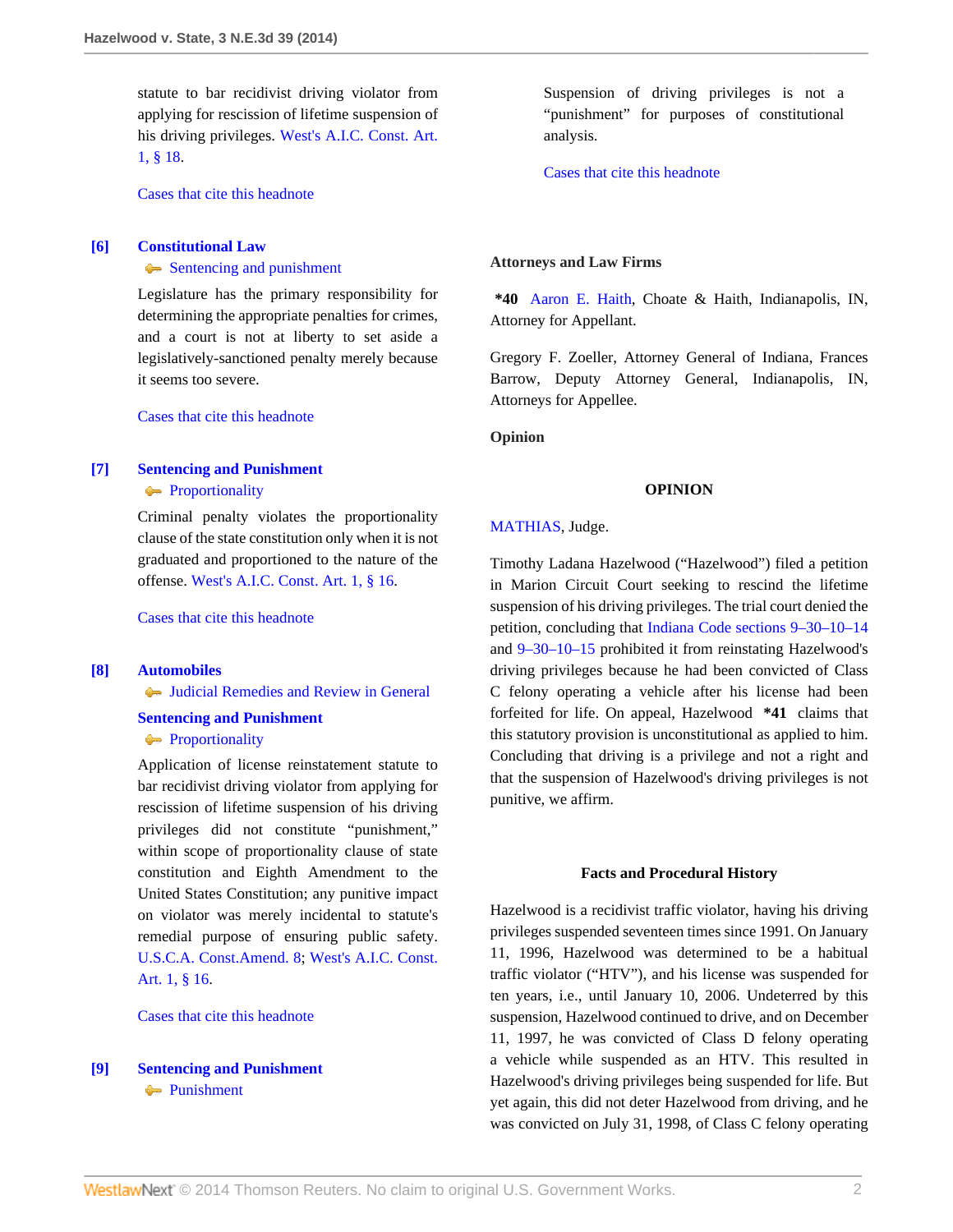a vehicle after his license had been forfeited for life and was sentenced to three years incarceration.

On July 20, 2012, Hazelwood filed a verified petition for rescission of his lifetime suspension and to reinstate his driving privileges. After the State responded, the trial court conducted an evidentiary hearing on the matter on February 11, 2013. At the hearing, Hazelwood testified that the suspension imposed a serious hardship on him, his family, and his ability to work. He also presented evidence that he has been rehabilitated and would no longer pose a threat to the safety of others if allowed to drive. On April 22, 2013, the trial court entered findings of fact and conclusions of law, which found that although Hazelwood had been a law-abiding citizen since his incarceration, [Indiana Code section 9–30–](http://www.westlaw.com/Link/Document/FullText?findType=L&pubNum=1000009&cite=INS9-30-10-14&originatingDoc=I4c2533618f3211e3a341ea44e5e1f25f&refType=LQ&originationContext=document&vr=3.0&rs=cblt1.0&transitionType=DocumentItem&contextData=(sc.Search)) [10–14](http://www.westlaw.com/Link/Document/FullText?findType=L&pubNum=1000009&cite=INS9-30-10-14&originatingDoc=I4c2533618f3211e3a341ea44e5e1f25f&refType=LQ&originationContext=document&vr=3.0&rs=cblt1.0&transitionType=DocumentItem&contextData=(sc.Search)) prevented the trial court from reinstating his license and that this statute was not unconstitutional. Hazelwood now appeals.

### **Discussion and Decision**

Generally, [Indiana Code section 9–30–10–14](http://www.westlaw.com/Link/Document/FullText?findType=L&pubNum=1000009&cite=INS9-30-10-14&originatingDoc=I4c2533618f3211e3a341ea44e5e1f25f&refType=LQ&originationContext=document&vr=3.0&rs=cblt1.0&transitionType=DocumentItem&contextData=(sc.Search)) provides means by which a person whose driving privileges have been suspended for life may petition a trial court in a civil action for rescission of the suspension order and reinstatement of the person's driving privileges, provided that certain conditions have been met. One of these conditions is that the person "has never been convicted of an offense under section 17 of this chapter." [I.C. § 9–30–10–14\(a\)\(3\)](http://www.westlaw.com/Link/Document/FullText?findType=L&pubNum=1000009&cite=INS9-30-10-14&originatingDoc=I4c2533618f3211e3a341ea44e5e1f25f&refType=SP&originationContext=document&vr=3.0&rs=cblt1.0&transitionType=DocumentItem&contextData=(sc.Search)#co_pp_28cc0000ccca6). Similarly, [Indiana Code](http://www.westlaw.com/Link/Document/FullText?findType=L&pubNum=1000009&cite=INS9-30-10-15&originatingDoc=I4c2533618f3211e3a341ea44e5e1f25f&refType=LQ&originationContext=document&vr=3.0&rs=cblt1.0&transitionType=DocumentItem&contextData=(sc.Search)) [section 9–30–10–15](http://www.westlaw.com/Link/Document/FullText?findType=L&pubNum=1000009&cite=INS9-30-10-15&originatingDoc=I4c2533618f3211e3a341ea44e5e1f25f&refType=LQ&originationContext=document&vr=3.0&rs=cblt1.0&transitionType=DocumentItem&contextData=(sc.Search)) provides that, before a trial court may order rescission of a lifetime suspension order and reinstate a person's driving privileges, the court must find by clear and convincing evidence several conditions, and again one of these conditions is "[t]hat the petitioner has never been convicted of an offense under section 17 of this chapter." [I.C.](http://www.westlaw.com/Link/Document/FullText?findType=L&pubNum=1000009&cite=INS9-30-10-15&originatingDoc=I4c2533618f3211e3a341ea44e5e1f25f&refType=SP&originationContext=document&vr=3.0&rs=cblt1.0&transitionType=DocumentItem&contextData=(sc.Search)#co_pp_c0ae00006c482)  $§ 9-30-10-15(b)(2)$ . Section 17 of chapter 9-30-10 defines the crime of operating a motor vehicle while privileges are forfeited for life, and Hazelwood admits that he was convicted of this offense. Accordingly, Hazelwood acknowledges that, under the statutes as written, he cannot have his driving privileges reinstated. Instead, Hazelwood claims that this statutory prohibition is unconstitutional as applied to him in several respects.

<span id="page-2-2"></span><span id="page-2-1"></span><span id="page-2-0"></span>**[\[1\]](#page-0-1) [\[2\]](#page-0-2) [\[3\]](#page-0-3)** The standard of review for claims that a statute is unconstitutional is well established: "every statute is presumed to comport with the Constitution until clearly overcome by a contrary showing." *[Schweitzer v. State,](http://www.westlaw.com/Link/Document/FullText?findType=Y&serNum=1998211450&pubNum=578&fi=co_pp_sp_578_490&originationContext=document&vr=3.0&rs=cblt1.0&transitionType=DocumentItem&contextData=(sc.Search)#co_pp_sp_578_490)* 700

[N.E.2d 488, 490 \(Ind.Ct.App.1998\),](http://www.westlaw.com/Link/Document/FullText?findType=Y&serNum=1998211450&pubNum=578&fi=co_pp_sp_578_490&originationContext=document&vr=3.0&rs=cblt1.0&transitionType=DocumentItem&contextData=(sc.Search)#co_pp_sp_578_490) *trans. denied* (citing *Boehm v. Town of St. John,* [675 N.E.2d 318, 321 \(Ind.1996\)](http://www.westlaw.com/Link/Document/FullText?findType=Y&serNum=1996279751&pubNum=578&fi=co_pp_sp_578_321&originationContext=document&vr=3.0&rs=cblt1.0&transitionType=DocumentItem&contextData=(sc.Search)#co_pp_sp_578_321)). " 'The party challenging the constitutionality of the statute bears the burden of proof, and all doubts are resolved against that party.' " *[Id.](http://www.westlaw.com/Link/Document/FullText?findType=Y&serNum=1998211450&originationContext=document&vr=3.0&rs=cblt1.0&transitionType=DocumentItem&contextData=(sc.Search))* (quoting *Boehm,* [675 N.E.2d at 321\).](http://www.westlaw.com/Link/Document/FullText?findType=Y&serNum=1996279751&pubNum=578&fi=co_pp_sp_578_321&originationContext=document&vr=3.0&rs=cblt1.0&transitionType=DocumentItem&contextData=(sc.Search)#co_pp_sp_578_321) **\*42** "If there are two reasonable interpretations of a statute, one of which is constitutional and the other not, we will choose that path which permits upholding the statute because we will not presume that the legislature violated the constitution unless such is required by the unambiguous language of the statute." *Boehm,* [675 N.E.2d at 321.](http://www.westlaw.com/Link/Document/FullText?findType=Y&serNum=1996279751&pubNum=578&fi=co_pp_sp_578_321&originationContext=document&vr=3.0&rs=cblt1.0&transitionType=DocumentItem&contextData=(sc.Search)#co_pp_sp_578_321)

<span id="page-2-3"></span>**[\[4\]](#page-0-4)** Hazelwood claims that the license reinstatement statute is not unconstitutional on its face but only as applied to him. A facial challenge to the constitutionality of a statute requires that the party claiming the unconstitutionality of the statute "demonstrate that there are no set of circumstances under which the statute can be constitutionally applied," whereas a challenge to the constitutionality of a statute as applied asks the reviewing court only to "declare the challenged statute or regulation unconstitutional on the facts of the particular case." *Harris v. State,* [985 N.E.2d 767, 774 \(Ind.Ct.App.2013\)](http://www.westlaw.com/Link/Document/FullText?findType=Y&serNum=2030225939&pubNum=578&fi=co_pp_sp_578_774&originationContext=document&vr=3.0&rs=cblt1.0&transitionType=DocumentItem&contextData=(sc.Search)#co_pp_sp_578_774), *trans. denied.*

Here, Hazelwood claims that by preventing him from ever having his driving privileges reinstated, the State is effectively continuing to punish him for his previous trafficrelated offenses. This, he claims, violates the constitutional provisions providing for rehabilitative, not retributive, justice; the provisions providing that penalties must be proportional to the crime; and the provisions prohibiting cruel and unusual punishment.

<span id="page-2-4"></span>**[\[5\]](#page-0-0)** The first of these provisions is found in [Article 1,](http://www.westlaw.com/Link/Document/FullText?findType=L&pubNum=1000009&cite=INCNART1S18&originatingDoc=I4c2533618f3211e3a341ea44e5e1f25f&refType=LQ&originationContext=document&vr=3.0&rs=cblt1.0&transitionType=DocumentItem&contextData=(sc.Search)) [Section 18 of the Indiana Constitution](http://www.westlaw.com/Link/Document/FullText?findType=L&pubNum=1000009&cite=INCNART1S18&originatingDoc=I4c2533618f3211e3a341ea44e5e1f25f&refType=LQ&originationContext=document&vr=3.0&rs=cblt1.0&transitionType=DocumentItem&contextData=(sc.Search)) and provides, "The penal code shall be founded on the principles of reformation, and not of vindictive justice." However, it is well settled that [Section 18](http://www.westlaw.com/Link/Document/FullText?findType=L&pubNum=1000009&cite=INCNART1S18&originatingDoc=I4c2533618f3211e3a341ea44e5e1f25f&refType=LQ&originationContext=document&vr=3.0&rs=cblt1.0&transitionType=DocumentItem&contextData=(sc.Search)) applies only to the penal code as a whole, not to individual sentences. *Lindsey v. State,* [888 N.E.2d 319, 322](http://www.westlaw.com/Link/Document/FullText?findType=Y&serNum=2016310111&pubNum=578&fi=co_pp_sp_578_322&originationContext=document&vr=3.0&rs=cblt1.0&transitionType=DocumentItem&contextData=(sc.Search)#co_pp_sp_578_322) [\(Ind.Ct.App.2008\)](http://www.westlaw.com/Link/Document/FullText?findType=Y&serNum=2016310111&pubNum=578&fi=co_pp_sp_578_322&originationContext=document&vr=3.0&rs=cblt1.0&transitionType=DocumentItem&contextData=(sc.Search)#co_pp_sp_578_322) (citing *Scruggs v. State,* [737 N.E.2d 385,](http://www.westlaw.com/Link/Document/FullText?findType=Y&serNum=2000593661&pubNum=578&fi=co_pp_sp_578_387&originationContext=document&vr=3.0&rs=cblt1.0&transitionType=DocumentItem&contextData=(sc.Search)#co_pp_sp_578_387) [387 n. 3 \(Ind.2000\)](http://www.westlaw.com/Link/Document/FullText?findType=Y&serNum=2000593661&pubNum=578&fi=co_pp_sp_578_387&originationContext=document&vr=3.0&rs=cblt1.0&transitionType=DocumentItem&contextData=(sc.Search)#co_pp_sp_578_387); *Henson v. State,* [707 N.E.2d 792, 796](http://www.westlaw.com/Link/Document/FullText?findType=Y&serNum=1999081074&pubNum=578&fi=co_pp_sp_578_796&originationContext=document&vr=3.0&rs=cblt1.0&transitionType=DocumentItem&contextData=(sc.Search)#co_pp_sp_578_796) [\(Ind.1999\)](http://www.westlaw.com/Link/Document/FullText?findType=Y&serNum=1999081074&pubNum=578&fi=co_pp_sp_578_796&originationContext=document&vr=3.0&rs=cblt1.0&transitionType=DocumentItem&contextData=(sc.Search)#co_pp_sp_578_796)). And since Hazelwood brings only an as-applied challenge, this provision is inapplicable to his particular case. *See [id.](http://www.westlaw.com/Link/Document/FullText?findType=Y&serNum=2016310111&originationContext=document&vr=3.0&rs=cblt1.0&transitionType=DocumentItem&contextData=(sc.Search))*

<span id="page-2-6"></span><span id="page-2-5"></span>**[\[6\]](#page-1-1) [\[7\]](#page-1-2)** The next constitutional provision cited by Hazelwood is the proportionality requirement of [Article 1,](http://www.westlaw.com/Link/Document/FullText?findType=L&pubNum=1000009&cite=INCNART1S16&originatingDoc=I4c2533618f3211e3a341ea44e5e1f25f&refType=LQ&originationContext=document&vr=3.0&rs=cblt1.0&transitionType=DocumentItem&contextData=(sc.Search)) [Section 16 of the Indiana Constitution,](http://www.westlaw.com/Link/Document/FullText?findType=L&pubNum=1000009&cite=INCNART1S16&originatingDoc=I4c2533618f3211e3a341ea44e5e1f25f&refType=LQ&originationContext=document&vr=3.0&rs=cblt1.0&transitionType=DocumentItem&contextData=(sc.Search)) which provides, "All penalties shall be proportioned to the nature of the offense."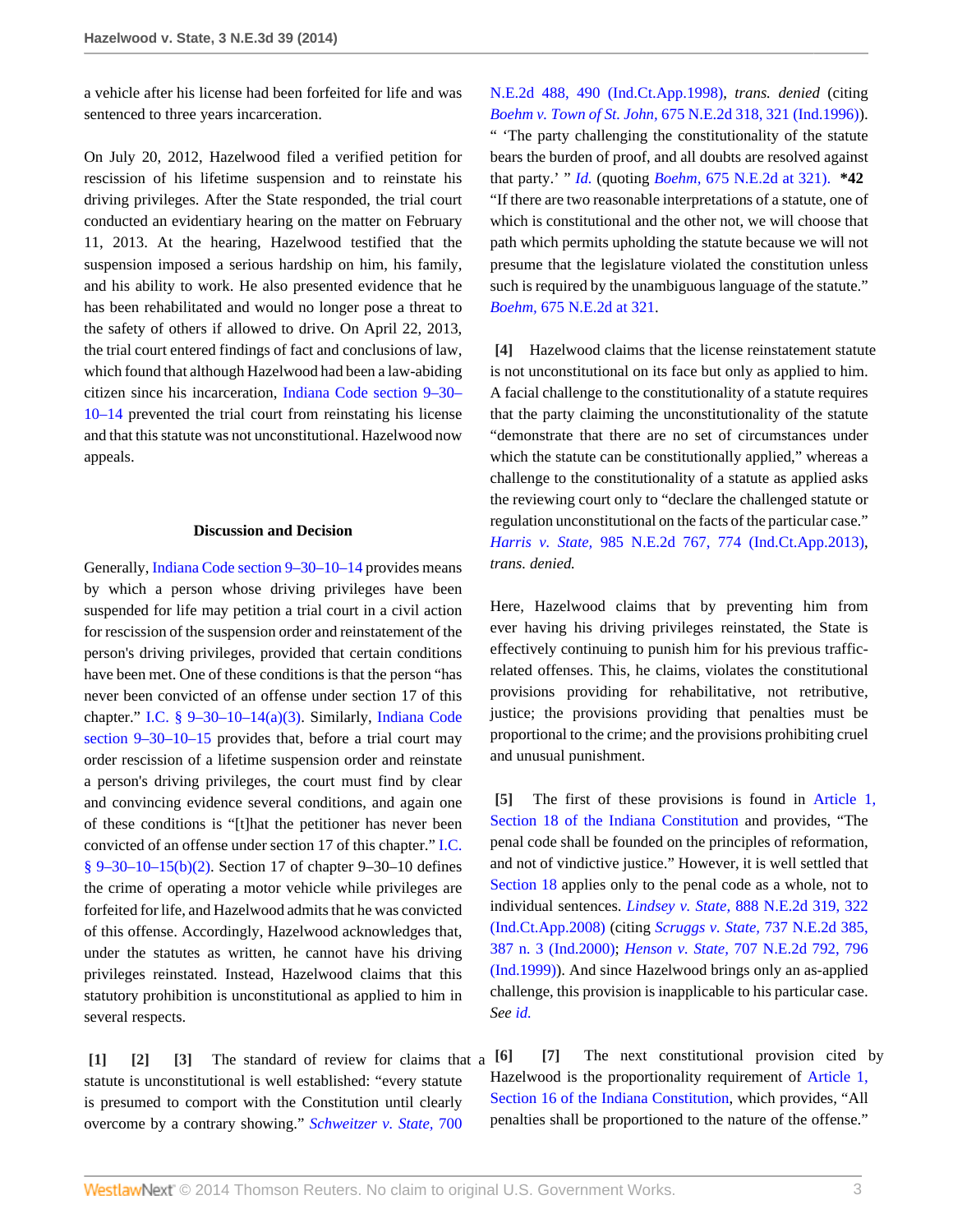*Brown v. State,* [856 N.E.2d 739, 740 \(Ind.Ct.App.2006\).](http://www.westlaw.com/Link/Document/FullText?findType=Y&serNum=2010648752&pubNum=578&fi=co_pp_sp_578_740&originationContext=document&vr=3.0&rs=cblt1.0&transitionType=DocumentItem&contextData=(sc.Search)#co_pp_sp_578_740) This court has repeatedly stated that the General Assembly has the primary responsibility for determining the appropriate penalties for crimes committed in this state. *See [id.](http://www.westlaw.com/Link/Document/FullText?findType=Y&serNum=2010648752&originationContext=document&vr=3.0&rs=cblt1.0&transitionType=DocumentItem&contextData=(sc.Search))* (citing *State v. Moss–Dwyer,* [686 N.E.2d 109, 111 \(Ind.1997\)](http://www.westlaw.com/Link/Document/FullText?findType=Y&serNum=1997214701&pubNum=578&fi=co_pp_sp_578_111&originationContext=document&vr=3.0&rs=cblt1.0&transitionType=DocumentItem&contextData=(sc.Search)#co_pp_sp_578_111)). We are not at liberty to set aside a legislatively-sanctioned penalty merely because it seems too severe. *Id.* [at 112.](http://www.westlaw.com/Link/Document/FullText?findType=Y&serNum=1997214701&originationContext=document&vr=3.0&rs=cblt1.0&transitionType=DocumentItem&contextData=(sc.Search)) A criminal penalty violates the proportionality clause only when it is not graduated and proportioned to the nature of the offense. *[Id.](http://www.westlaw.com/Link/Document/FullText?findType=Y&serNum=1997214701&originationContext=document&vr=3.0&rs=cblt1.0&transitionType=DocumentItem&contextData=(sc.Search))* (citing *Conner v. State,* [626 N.E.2d 803, 806 \(Ind.1993\)\)](http://www.westlaw.com/Link/Document/FullText?findType=Y&serNum=1994020232&pubNum=578&fi=co_pp_sp_578_806&originationContext=document&vr=3.0&rs=cblt1.0&transitionType=DocumentItem&contextData=(sc.Search)#co_pp_sp_578_806).

In a similar vein, Hazelwood argues that the suspension of his driving privileges for life without the possibility of reinstatement is cruel and unusual punishment prohibited by the Eighth Amendment to the United States Constitution and [Article 1, Section 16](http://www.westlaw.com/Link/Document/FullText?findType=L&pubNum=1000009&cite=INCNART1S16&originatingDoc=I4c2533618f3211e3a341ea44e5e1f25f&refType=LQ&originationContext=document&vr=3.0&rs=cblt1.0&transitionType=DocumentItem&contextData=(sc.Search)) of the Indiana Constitution. The Eighth Amendment provides, "Excessive bail shall not be required, nor excessive fines imposed, nor cruel and unusual punishments inflicted." [Section 16](http://www.westlaw.com/Link/Document/FullText?findType=L&pubNum=1000009&cite=INCNART1S16&originatingDoc=I4c2533618f3211e3a341ea44e5e1f25f&refType=LQ&originationContext=document&vr=3.0&rs=cblt1.0&transitionType=DocumentItem&contextData=(sc.Search)) similarly reads, "Excessive bail shall not be required. Excessive fines shall not be imposed. Cruel and unusual punishments shall not be inflicted."

<span id="page-3-1"></span><span id="page-3-0"></span>**[\[8\]](#page-1-0) [\[9\]](#page-1-3)** Hazelwood's arguments regarding these constitutional provisions are premised on his claim that the suspension of his driving privileges for life constitutes **\*43** "punishment." Indeed, Hazelwood argues at some length that his lifetime suspension is a punishment. However, it is well settled that the suspension of driving privileges is not a punishment.

In *Schrefler v. State,* [660 N.E.2d 585 \(Ind.Ct.App.1996\)](http://www.westlaw.com/Link/Document/FullText?findType=Y&serNum=1996032182&pubNum=578&originationContext=document&vr=3.0&rs=cblt1.0&transitionType=DocumentItem&contextData=(sc.Search)), we held that the suspension of the defendant's driving privileges did not act as a bar to subsequent prosecution under the constitutional prohibitions against double jeopardy. In so holding, we noted the long-standing proposition that "[t]here exists no absolute right to obtain and keep a driver's license in Indiana." *Id.* [at 587](http://www.westlaw.com/Link/Document/FullText?findType=Y&serNum=1996032182&originationContext=document&vr=3.0&rs=cblt1.0&transitionType=DocumentItem&contextData=(sc.Search)) (citing *Ruge v. Kovach,* [467 N.E.2d 673,](http://www.westlaw.com/Link/Document/FullText?findType=Y&serNum=1984141610&pubNum=578&fi=co_pp_sp_578_677&originationContext=document&vr=3.0&rs=cblt1.0&transitionType=DocumentItem&contextData=(sc.Search)#co_pp_sp_578_677) [677 \(Ind.1984\)](http://www.westlaw.com/Link/Document/FullText?findType=Y&serNum=1984141610&pubNum=578&fi=co_pp_sp_578_677&originationContext=document&vr=3.0&rs=cblt1.0&transitionType=DocumentItem&contextData=(sc.Search)#co_pp_sp_578_677)). Instead, driving privileges are an entitlement that may be withheld, suspended, or revoked by the State for reasons of public safety. *Id.* [at 587–88.](http://www.westlaw.com/Link/Document/FullText?findType=Y&serNum=1996032182&originationContext=document&vr=3.0&rs=cblt1.0&transitionType=DocumentItem&contextData=(sc.Search)) Indeed, "[t]he elaborate statutory scheme [governing driver's privileges] conditions the use of a driver's license on the observation of certain rules and operating standards meant for public safety; the suspension or revocation of the license merely signifies the failure of the licensee to comply therewith." *[Id.](http://www.westlaw.com/Link/Document/FullText?findType=Y&serNum=1996032182&originationContext=document&vr=3.0&rs=cblt1.0&transitionType=DocumentItem&contextData=(sc.Search))* [at 588.](http://www.westlaw.com/Link/Document/FullText?findType=Y&serNum=1996032182&originationContext=document&vr=3.0&rs=cblt1.0&transitionType=DocumentItem&contextData=(sc.Search)) The suspension of driving privileges "was designed to promote the State's interest in keeping its highways safe from

intoxicated drivers." *[Id.](http://www.westlaw.com/Link/Document/FullText?findType=Y&serNum=1996032182&originationContext=document&vr=3.0&rs=cblt1.0&transitionType=DocumentItem&contextData=(sc.Search))* (citing *Ruge*[, 467 N.E.2d at 681\).](http://www.westlaw.com/Link/Document/FullText?findType=Y&serNum=1984141610&pubNum=578&fi=co_pp_sp_578_681&originationContext=document&vr=3.0&rs=cblt1.0&transitionType=DocumentItem&contextData=(sc.Search)#co_pp_sp_578_681) Importantly, we held:

> That the suspension of driving privileges has some punitive impact on the offender, and may be implemented as a part of sentencing upon criminal conviction, is merely incidental to the overriding remedial purpose of the statute. On this basis, we conclude that administrative suspension of a person's driving privileges upon a finding of probable cause that he operated a vehicle while intoxicated does not serve the goals of punishment.

*[Id.;](http://www.westlaw.com/Link/Document/FullText?findType=Y&serNum=1996032182&originationContext=document&vr=3.0&rs=cblt1.0&transitionType=DocumentItem&contextData=(sc.Search)) see also Moala v. State,* [969 N.E.2d 1061, 1067](http://www.westlaw.com/Link/Document/FullText?findType=Y&serNum=2027986203&pubNum=578&fi=co_pp_sp_578_1067&originationContext=document&vr=3.0&rs=cblt1.0&transitionType=DocumentItem&contextData=(sc.Search)#co_pp_sp_578_1067) [\(Ind.Ct.App.2012\)](http://www.westlaw.com/Link/Document/FullText?findType=Y&serNum=2027986203&pubNum=578&fi=co_pp_sp_578_1067&originationContext=document&vr=3.0&rs=cblt1.0&transitionType=DocumentItem&contextData=(sc.Search)#co_pp_sp_578_1067) (noting that *[Schrefler](http://www.westlaw.com/Link/Document/FullText?findType=Y&serNum=1996032182&originationContext=document&vr=3.0&rs=cblt1.0&transitionType=DocumentItem&contextData=(sc.Search))* "made clear" that "a license suspension is not punitive[.]"); *Ruge,* [467 N.E.2d](http://www.westlaw.com/Link/Document/FullText?findType=Y&serNum=1984141610&pubNum=578&fi=co_pp_sp_578_681&originationContext=document&vr=3.0&rs=cblt1.0&transitionType=DocumentItem&contextData=(sc.Search)#co_pp_sp_578_681) [at 681](http://www.westlaw.com/Link/Document/FullText?findType=Y&serNum=1984141610&pubNum=578&fi=co_pp_sp_578_681&originationContext=document&vr=3.0&rs=cblt1.0&transitionType=DocumentItem&contextData=(sc.Search)#co_pp_sp_578_681) (concluding that license suspension procedure was wholly civil in nature, and the implementation thereof did not constitute criminal punishment).

The same rationale applies here. Whether it be for life or for a more limited time, the suspension of one's driving *privileges* does not constitute punishment. Still, Hazelwood argues that the suspension of his driving privileges constitutes a punishment, citing *Jensen v. State,* [905 N.E.2d 384](http://www.westlaw.com/Link/Document/FullText?findType=Y&serNum=2018733884&pubNum=578&originationContext=document&vr=3.0&rs=cblt1.0&transitionType=DocumentItem&contextData=(sc.Search)) [\(Ind.2009\)](http://www.westlaw.com/Link/Document/FullText?findType=Y&serNum=2018733884&pubNum=578&originationContext=document&vr=3.0&rs=cblt1.0&transitionType=DocumentItem&contextData=(sc.Search)). In *[Jensen,](http://www.westlaw.com/Link/Document/FullText?findType=Y&serNum=2018733884&originationContext=document&vr=3.0&rs=cblt1.0&transitionType=DocumentItem&contextData=(sc.Search))* our supreme court considered a claim that certain amendments to the sex offender registration act, including a requirement of lifetime registration for sexually violent predators, did not violate the prohibition of *ex post facto* laws in the Indiana Constitution. Here, however, we are not faced with an *ex post facto* claim, and *[Jensen](http://www.westlaw.com/Link/Document/FullText?findType=Y&serNum=2018733884&originationContext=document&vr=3.0&rs=cblt1.0&transitionType=DocumentItem&contextData=(sc.Search))* is not controlling. $<sup>1</sup>$  $<sup>1</sup>$  $<sup>1</sup>$ </sup>

<span id="page-3-2"></span>**\*44** Because the suspension of Hazelwood's driving privileges is not a punishment, his constitutional claims that the suspension is a disproportionate punishment and a cruel and unusual punishment necessarily fail. Accordingly, we affirm the judgment of the trial court denying Hazelwood's petition for reinstatement of his driving privileges.

Affirmed.

[BRADFORD](http://www.westlaw.com/Link/Document/FullText?findType=h&pubNum=176284&cite=0117178901&originatingDoc=I4c2533618f3211e3a341ea44e5e1f25f&refType=RQ&originationContext=document&vr=3.0&rs=cblt1.0&transitionType=DocumentItem&contextData=(sc.Search)), J., and [PYLE,](http://www.westlaw.com/Link/Document/FullText?findType=h&pubNum=176284&cite=0432683301&originatingDoc=I4c2533618f3211e3a341ea44e5e1f25f&refType=RQ&originationContext=document&vr=3.0&rs=cblt1.0&transitionType=DocumentItem&contextData=(sc.Search)) J., concur.